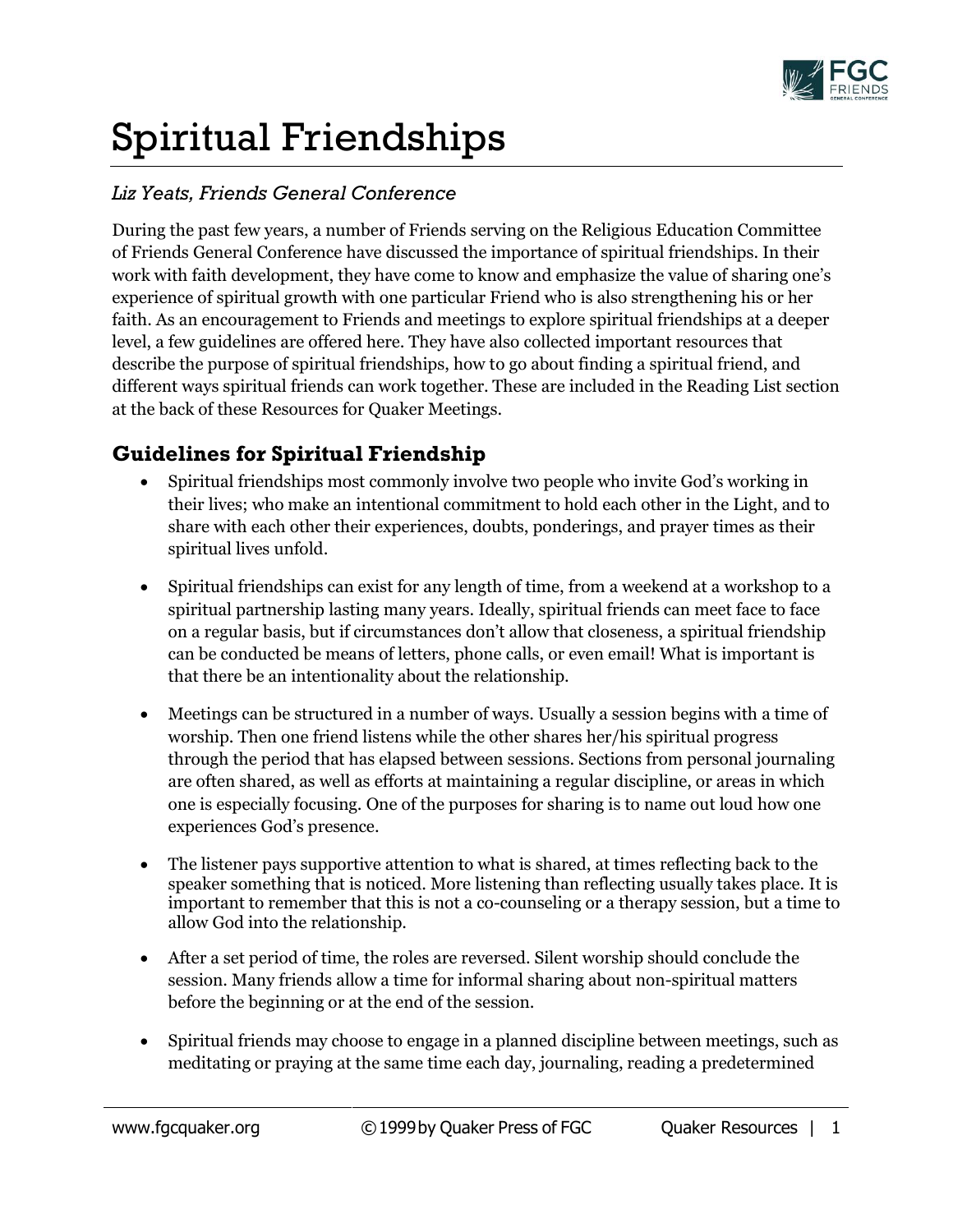

passage or book, or fasting. These shared practices can deepen the spiritual relationship between friends by serving as a constant reminder of each other's commitment and support.

 Spiritual friendship, though it may arise between individuals who begin with a casual relationship, is a commitment that requires hard work and a level of trust that takes time to build. Yet if the commitment is strong, having a spiritual friendship is one of the best ways to nurture personal faith development.

*— First published in the February, 1992 issue of FGC Focus.*

## Resources for Spiritual Friendship

#### *Friends General Conference Religious Education Committee*

Bankson, Marjory Zoet. *Seasons of Friendship:* Naomi and Ruth as a Pattern. (LuraMedia, 1987)

Bankson uses the changing relationship between these Biblical women to discuss different kinds of friendship. She shares a great deal from her experience. Contains wonderful journaling questions and could serve as an exercise book for a spiritual friendship between women.

Devers, Dorothy. *Faithful Friendship.* (Faithful Friends Mission Group, The Church of the Saviour, Washington, DC)

A handbook setting out many readings and exercises that might be taken up in the course of a spiritual friendship. Some Friends may find the heavily traditional Christian language hard to get through, but it is still a valuable book for Friends. Unfortunately, it is difficult to find.

Edwards, Tilden. *Spiritual Friends: Reclaiming the Gift of Spiritual Direction*. (Paulist Press, 1980)

A practical discussion of the why, what and how of spiritual friendships. Grows out of his work with the Shalem community and their use and promotion of spiritual friendship as a means of faith development.

Friendly Woman. Volume 8 Number 2 "Friendship." (Spring, 1987)

A set of articles about all kinds of friendship including one about spiritual friendships among early Quaker women and several about contemporary spiritual friends.

Hobday, Teresa. *Rediscovering Prayer.* (Quaker Home Service, 1992) Traces an allegorical friendship between two women that opens up the way to prayer.

Jones, Alan. Exploring Spiritual Direction: An Essay on Christian Friendship. (Seabury, 1982)